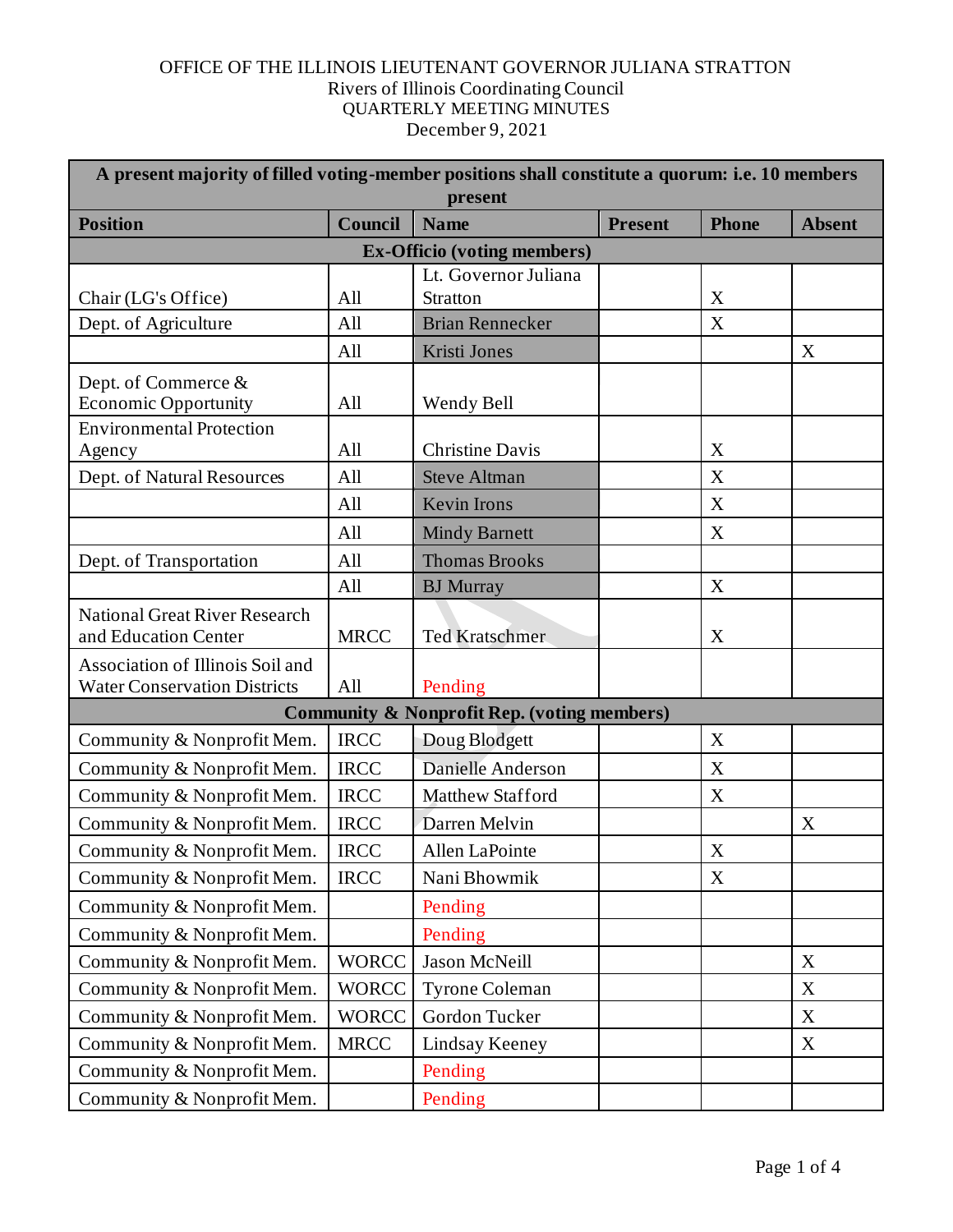| Community & Nonprofit Mem.            | <b>MRCC</b> | Wendell Shauman                    |  | X |   |  |  |  |
|---------------------------------------|-------------|------------------------------------|--|---|---|--|--|--|
| Community & Nonprofit Mem.            |             | Pending                            |  |   |   |  |  |  |
| Community & Nonprofit Mem.            |             | Pending                            |  |   |   |  |  |  |
| Community & Nonprofit Mem.            |             | Pending                            |  |   |   |  |  |  |
| Community & Nonprofit Mem.            |             | Pending                            |  |   |   |  |  |  |
| Community & Nonprofit Mem.            |             | Pending                            |  |   |   |  |  |  |
| <b>Ex-Officio (non-voting member)</b> |             |                                    |  |   |   |  |  |  |
| Ex-Officio (non-member)               |             | Pending                            |  |   |   |  |  |  |
| <b>Recurring Guests</b>               |             |                                    |  |   |   |  |  |  |
| Guest                                 |             | Konstantine "Dean"<br>Alonistiotis |  |   | X |  |  |  |
| Guest                                 |             | <b>Nicole Saulsberry</b>           |  | X |   |  |  |  |
| Guest                                 |             | Anna-Lisa Castle                   |  | X |   |  |  |  |
| Guest                                 |             | <b>Robert Sinkler</b>              |  |   | X |  |  |  |
| Guest                                 |             | <b>Bradford Kasberg</b>            |  | X |   |  |  |  |
| Guest                                 |             | Laura Keefer                       |  | X |   |  |  |  |
| Guest                                 |             | <b>Lauren Lurkins</b>              |  | X |   |  |  |  |
| Guest                                 |             | Paul Rohde                         |  | X |   |  |  |  |

*\*Note: grey cells indicate that multiple representatives were designated by ex-officios to the Committee. Only one staffer out of each group of grey cells counted for quorum, motion, and voting purposes.*

## **I. Call to Order and Roll Call**

- a. Lt. Governor Stratton called the meeting to order 10:06 AM
- b. Roll call was taken and a quorum was established

# **II. Approval of Agenda for 12/9/21 and Minutes from 3/3/21**

- a. Motion to approve the agenda for 12/9/21
	- i. Moved by Doug Blodgett
	- ii. Seconded by Nani Bhowmik
	- iii. All in favor
	- iv. No opposition
	- v. No abstentions
- b. Motion to approve the minutes for 6/23/21
	- i. Moved by Doug Blodgett
	- ii. Seconded by Allen LaPointe
	- iii. All in favor
	- iv. No oppositions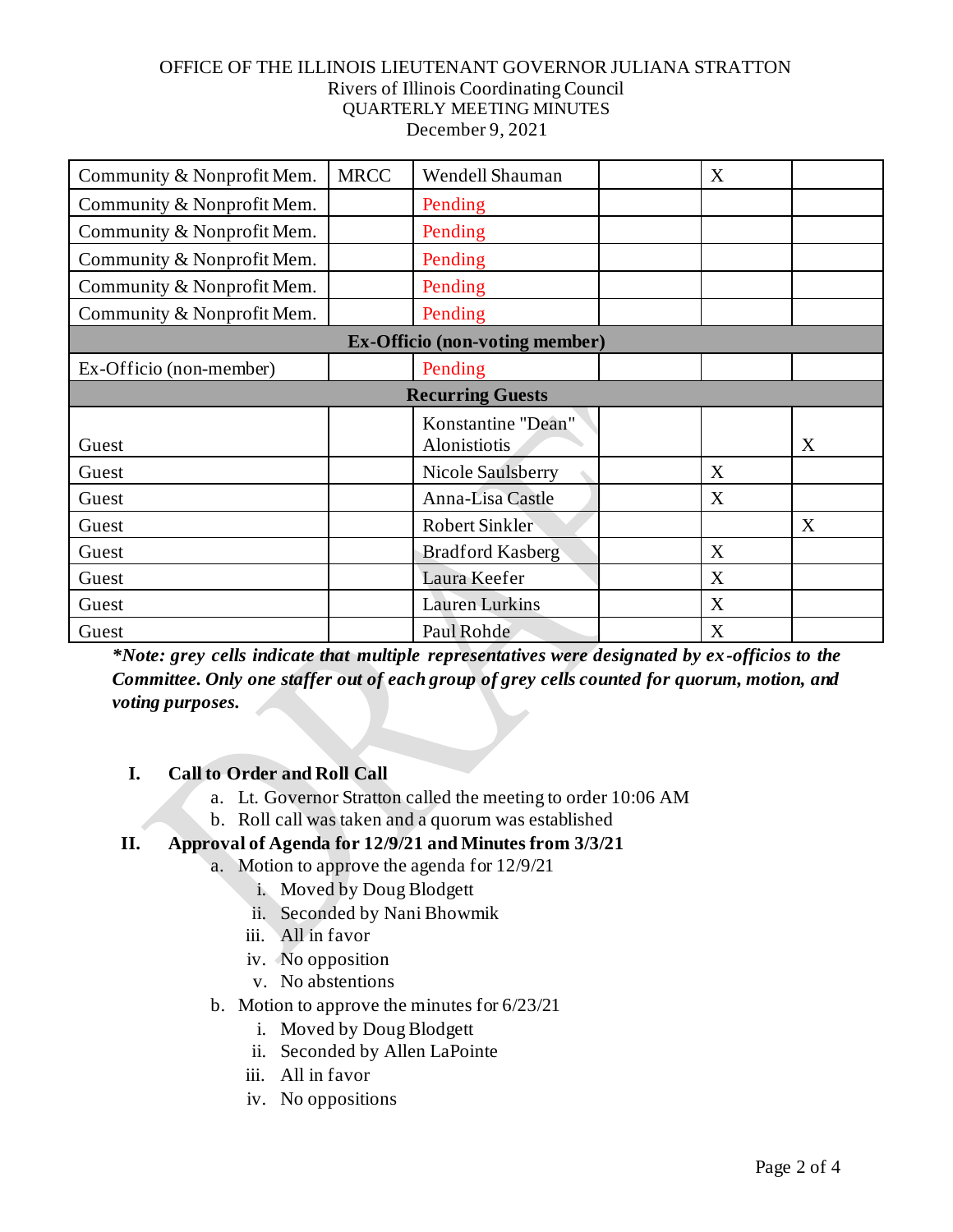#### v. No abstentions

#### **III. Chairperson's Remarks**

a. Lt. Governor Stratton provided a brief overview of the day's meeting and encouraged members of the Council to recommend speakers for future meetings.

#### **IV. New Business**

- a. Committee Updates
	- i. Mindy Barnett provides an update on behalf of the Asian Carp and other Invasive Species committee, notes that the committee is a part of the invasive species council. The committee is looking to get a speaker who can provide more information on Brandon Road Loch and Dam with help from Steve Altman. She states the need to rename the committee to Carp and other Invasive Species.
	- ii. Steve Altman and Christine Davis provide an update on behalf of the Economic Development and Infrastructure committee, elaborating that both of their agencies have calls every two months. With the new COVID-19 and infrastructure federal funding, DNR is looking for opportunities for pipeline improvements and distribution for Chicago and the Metro East area. Davis is asking for the opportunity to be removed as co-chair, citing concerns over her ability to lead the committee.
		- 1. Lt. Governor encourages Davis to speak with Bobby Mannis offline and discuss how the committee has the support needed. She wants to make sure the Council is helpful in pushing forward policies that will be beneficial for the people of Illinois.
	- iii. Anna-Lisa Castle provides an update on behalf of the Conservation and Environmental Committee, she honors Davis's concerns over capacity and shares the approach her committee has taken which is to brainstorm and invite speakers to their meetings. Most recently, the committee invited Sheyda Esnaashari, Program Director at River Network to speak on their organization's water infrastructure toolkit. The next speaker the committee is looking to invite for a committee meeting and potential council meeting, Andrea Denshum, Legislative Director at the Shedd Aquarium to speak on the aquarium's water conservation efforts.

#### **V. Member Updates**

- a. Mindy Barrett shares news of a 72-pound carp found in Humboldt Park.
	- i. Following up on previous conversations about a potential rebrand for Asian carp, Anna-Lisa Castle wanted to know if there were any updates on this effort.
	- ii. Kevin Irons states the effort will be reviewed for continuation in the near future.

#### **VI. Public Comments**